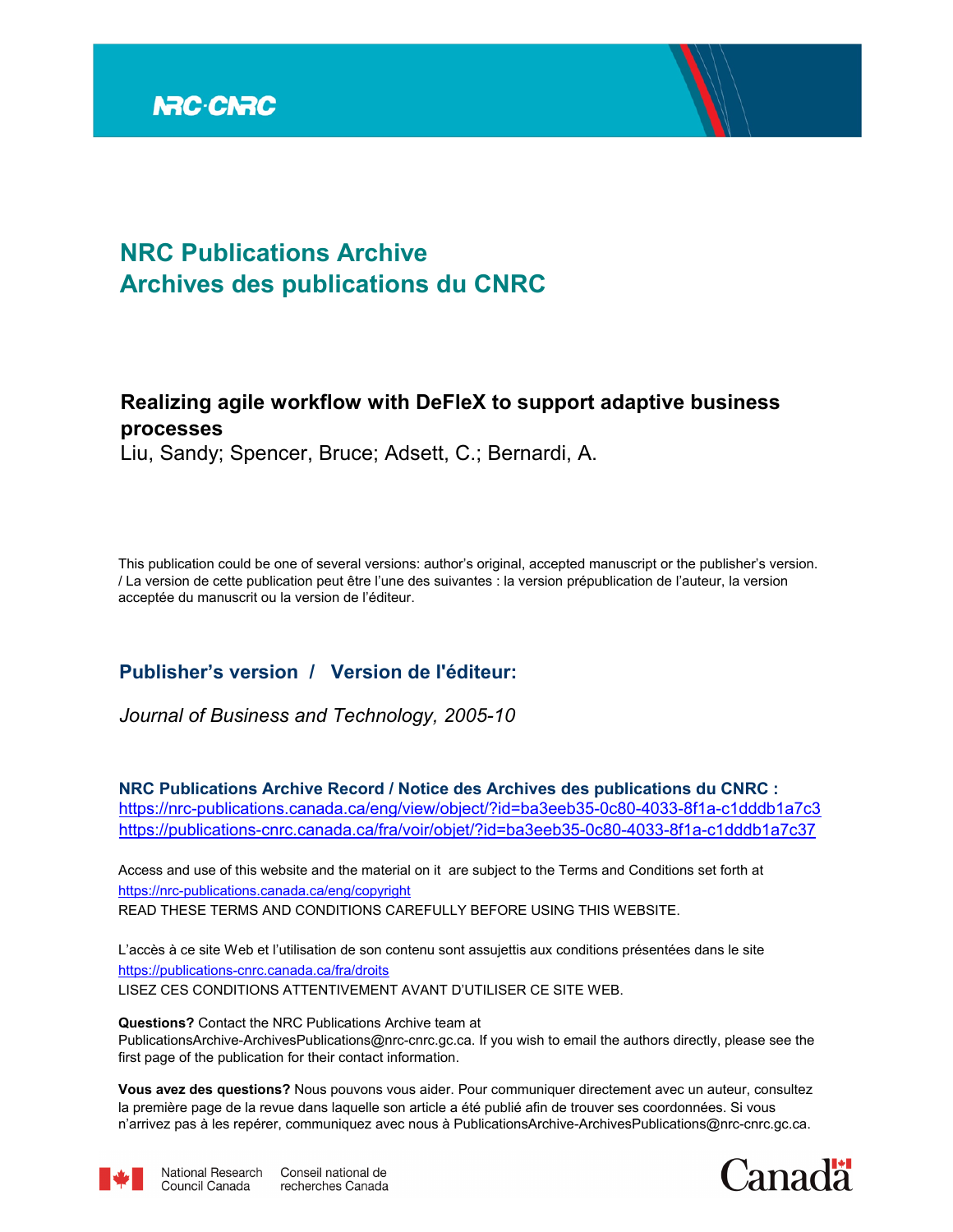

National Research Council Canada

Conseil national de recherches Canada

Institute for Information Technology

Institut de technologie de l'information



# *Realizing Agile Workflow with DeFleX to Support Adaptive Business Processes \**

Liu, S., Spencer, B., Adsett, C., and Bernardi, A. October 2005

\* published in the Journal of Business and Technology. Atlantic Academic Press. ISSN 1712-1116. October 2005. NRC 48486.

Copyright 2005 by National Research Council of Canada

Permission is granted to quote short excerpts and to reproduce figures and tables from this report, provided that the source of such material is fully acknowledged.

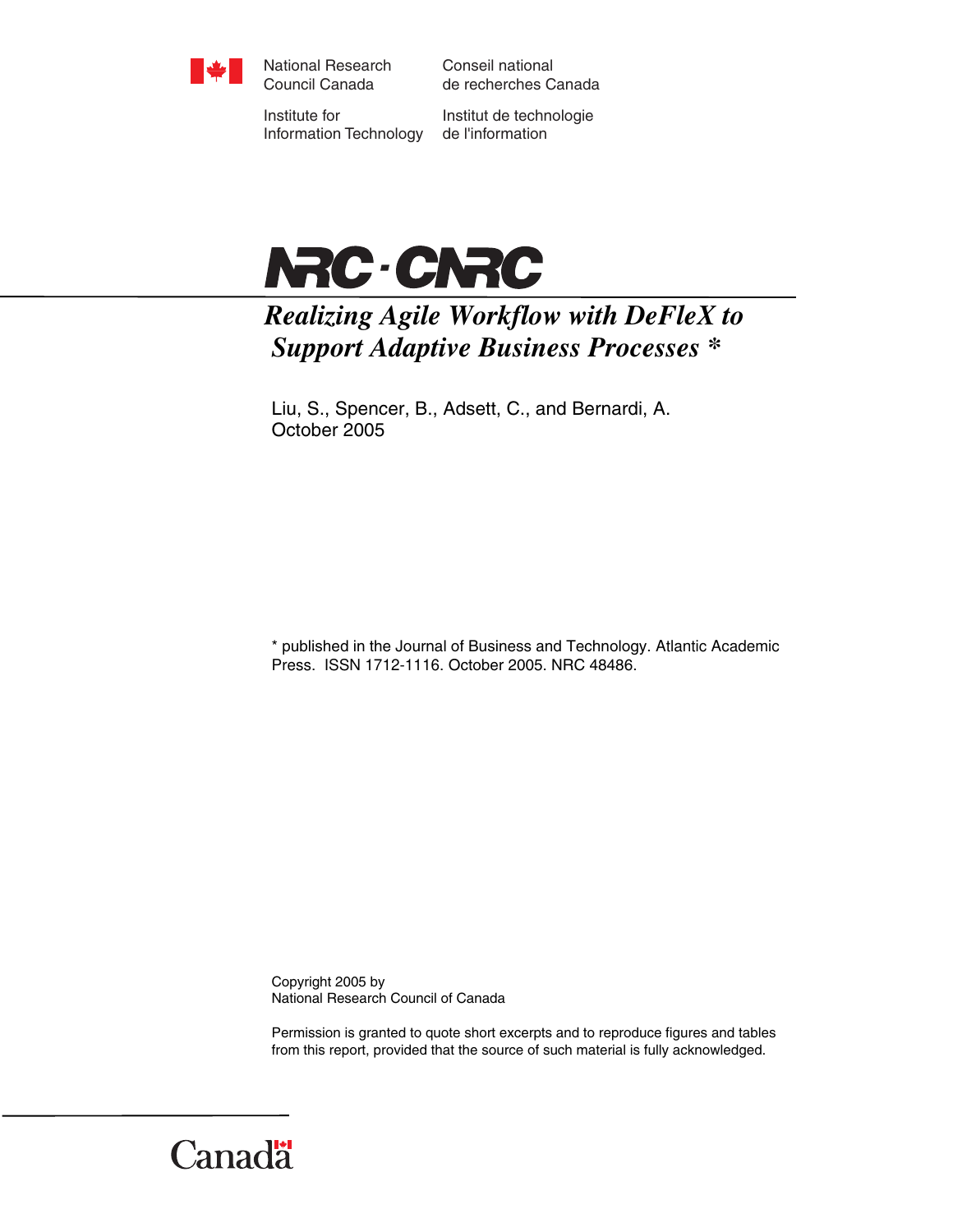# **Realizing Agile Workflow with DeFleX to Support Adaptive Business Processes**

Connie  $Adsett<sup>1</sup>$ <sup>1</sup>Faculty of Computer Science University of New Brunswick Fredericton, New Brunswick, Canada Connie.Adsett@unb.ca

Ansgar Bernardi<sup>2</sup> <sup>2</sup>The German Research Center for Artificial Intelligence GmbH Kaiserslautern, Germany bernardi@dfki.uni-kl.de

Sandy Liu and Bruce Spencer $1,3$ 3 Institute for Information Technology – e-Business National Research Council of Canada, Fredericton, New Brunswick, Canada {Sandy.Liu,Bruce.Spencer}@nrc.gc.ca

#### **Abstract**

*An agile workflow within an organization's information system allows processes to be defined as they are being performed. It requires general knowledge about the organization to be dynamically combined with specific information about a current workflow. This information, as well as the roles of agents involved, is declared in RuleML so that inferences can drive the workflow. We describe a use case of a bug tracking system where agents need help to decide where to send a document next. DeFleX (Declarative Flexible XML routing) is a prototype implementation of this architecture using standard Web Services technology and an open source inference engine, jDREW. DeFleX uses an often-ignored feature of SOAP, allowing intermediate locations to be dynamically determined, to realize agile workflows.*

## **1 Introduction**

Business process modeling and workflow systems are well-suited to handle processes which are repetitive by nature, where the work in question can be modeled *a priori*, and if information needs and support opportunities are determined once and for all. However, many interesting and valuable work activities do not fit into this static scheme. Static process models might even hinder the development of the intended innovation. Distributed cross-organizational workflows in dynamic and *ad hoc* cooperations are difficult to model *a priori*, and complex but unique problems result in complex but unique solutions, which do not justify the effort of complete *a priori* modeling. The concept of agile workflow is therefore introduced to handle incomplete process models and to intertwine modeling and enactment of workflows.

With its distributed and composable nature, the Web Services architecture is considered to be suitable for realizing agile workflow applications. SOAP, the core protocol that enables Web Services, offers a lightweight approach for exchanging structured information in a distributed environment. In this paper, we utilize the extensibility of the SOAP header to assemble agile workflows, in which SOAP intermediaries are used to model agents or nodes in workflows and the path for message exchange signifies the change of the responsibility among participating agents. To distinguish agile workflows from static ones, the complete message routing path is not specified until run-time.

We proposed a Web Services based architecture enabling just-in-time service composition in accordance with the context and content. A deductive inference engine is employed to perform reasoning services for all the participating agents, or nodes. In this architecture, an organization can define a set of declarative processing rules as general policy and allow insertion of specific processing rules and facts at runtime by each intermediary node. A prototype De-FleX(**De**clarative **Fle**xible **X**ML routing) is implemented to demonstrate how dynamic message passing is made possible in an agile workflow environment.

We describe a simplified use case based on a bug tracking scenario where the initial document is a bug report with incrementally appended information about the attempts to fix the bug, including any test activities that were subsequently performed, a log history of contributing personnel and affected modules, and *ad hoc* rules and facts inserted by agents to express routing information used for directing this document to appropriate agents, and anything else dy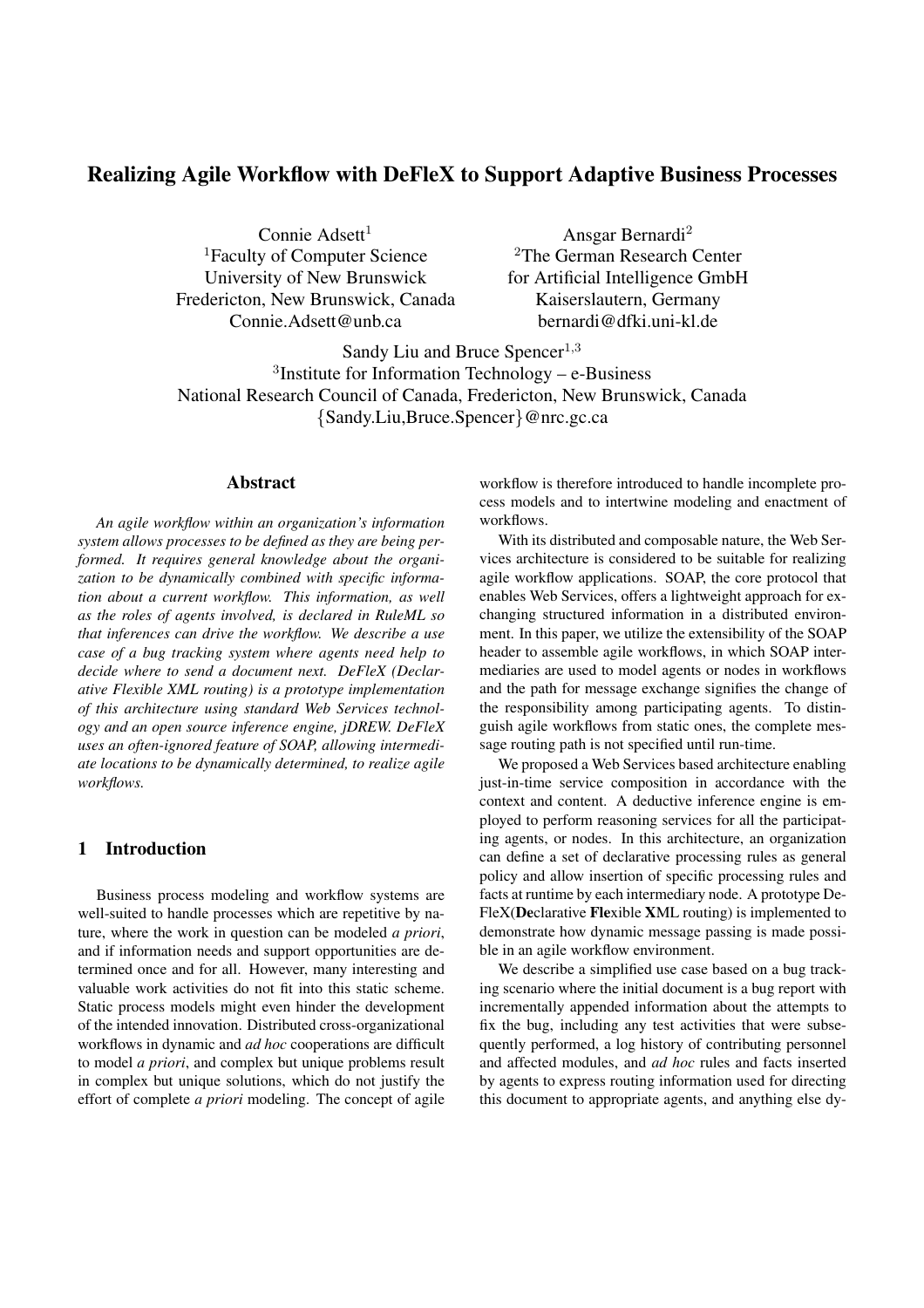namically determined to be relevant.

Following some background on agile workflows, SOAP and WS-Routing, and reasoning with RuleML, the paper describes the DeFleX architecture, its application in the bug tracking use case, and the state of the current DeFleX prototype. After related proposals are discussed, the final section combines conclusions and future work.

#### **2 Background**

#### **2.1 Agile Workflow**

The modeling of business processes and their enactment in workflow systems is a well-established approach. Explicit process models facilitate the documentation of business work activities, represent crucial know-how, and are the basis for reflection and re-organization of work practices. Their enactment in workflow systems results in improved control and traceability of work, guaranteed observation of approved processes, and various possibilities for automatic and semi-automatic support like information routing, task and role assignment, load balancing, or logging and archiving services.

Furthermore, process models and workflow instances can be seen as an explicit representation of the encompassing application context of individual tasks in an enterprise. While the context is exploited to adequately describe, store, and retrieve information, the current workflow may trigger automatic information delivery to the user or similar proactive services. The paradigm of Business Process-Oriented Knowledge Management relies on this basis to support acquisition, utilization, and distribution of knowledge in modern enterprises [8, 15, 10].

Nevertheless, knowledge-intensive processes typically require solving difficult problems and so the solution and the solution process are invented and evolved in parallel [11, 13]. Thus, task sequences are not known in advance, and details of the work are not repetitive by nature. To retain the advantages of process-oriented knowledge support and workflow approaches in face of these ill-structured but interesting work activities, the FRODO project [20, 9] developed the notion of agile workflows (also called weakly structured or weak workflow) as an approach to handle incomplete process models and to intertwine modeling and enactment of workflows. This approach requires only a minimum of *a priori* modeling workload and imposes minimal restrictions on the knowledge worker.

The design of agile workflows is characterized by

• Support for lazy and late modeling: Work may start with an abstract and incomplete process description which is completed and refined during the actual work when necessary.

- Interleaving of modeling and execution: In order to enable the dynamic refinement during work, the individual workflow instance (which reflects a process model) has to be accessible for modification at runtime. The traditional workflow's separation between modeling phase and execution phase is thus blurred.
- Hierarchical refinement of task descriptions: The most important way to realize the late/lazy modeling of the workflow is to allow the replacement of some abstract process step by a more detailed sub-process at runtime. This approach reflects the phenomenon that knowledge-intensive activities are often well-known on an abstract level but all details have to be worked out carefully in the individual case.
- Rich explicit process logic: The interdependence between different work steps in a knowledge-intensive work process might depend on conditions which are not completely known *a priori*. Thus the traditional modeling of task sequences may not be sufficient. Instead, constraint-like descriptions of pre- and postconditions of individual tasks and appropriate reasoning mechanisms allow for the dynamic configuration of the work process at runtime.

The restriction to hierarchical refinement preserves the guarantees and assertions of the given abstract process model. Beyond that, the agile workflow allows for arbitrary modifications at runtime. This allows total modeling flexibility but reduces the guarantee which the process model can offer: In extreme cases, the pre-given models are reduced to references or examples which may be copied but which are not binding for any given instance. Given these characteristics, the concept of agile workflows balances the need for formal representation (which enables automatic support) against reduced costs for modeling and increased flexibility. Furthermore, the interleaving of modeling and execution leads to dual results of a knowledge work process: Besides the intended solution, an individually-tailored work process is created and retained. Such individual process knowledge is a valuable basis for the build-up of solid organizational know-how.

#### **2.2 SOAP and WS-Routing**

The SOAP[2] protocol, recommended by the W3C as the means of communication between Web services[7], offers a lightweight approach for exchanging structured information in a distributed environment. Often SOAP is used merely to carry a payload from a message sender directly to the ultimate receiver. The specification, however, allows for the use of intermediaries along the message path between sender and ultimate receiver. In addition, the *actor* attribute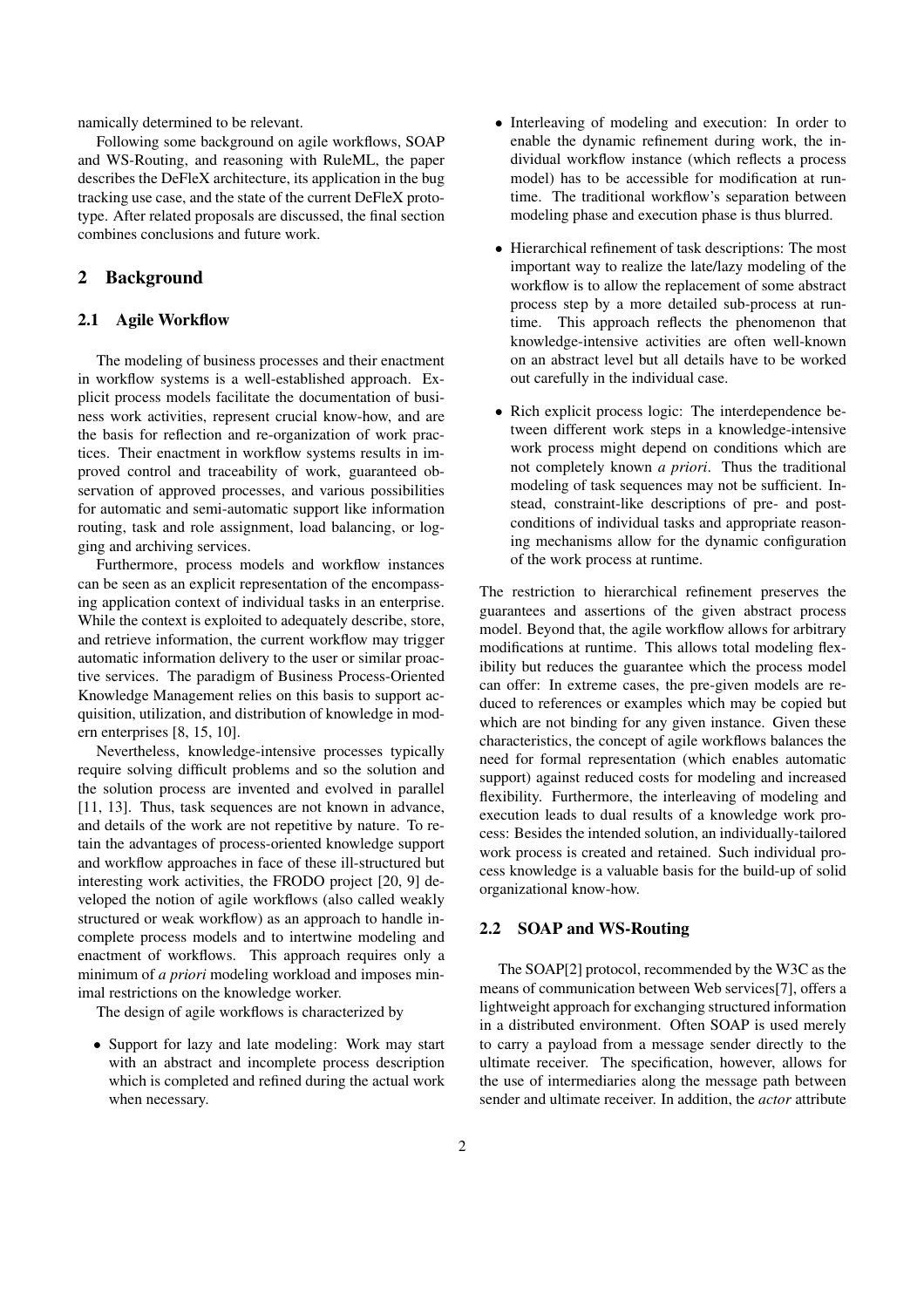can be used in a SOAP header to indicate which part of a message is intended for a given SOAP receiver. These intermediaries may be actual deployed Web Services themselves, or they may be another resource as long as they can be identified by a URI and are capable of receiving, processing, and sending SOAP messages. They must act on the SOAP message received and then pass the SOAP envelope on to the next node in the message path, which may be another intermediary or the ultimate receiver.

The ability to use intermediaries along the message path provides a flexible mechanism for service composition where one individual Web Service or SOAP node is often incapable of performing all tasks desired by the initial message sender. The potential set of distributed valueadded services provided by an active SOAP intermediary could be many such as security services, annotation services, and content manipulation services[3]. This feature makes a SOAP node a sensible unit to compose a agile workflow.

Despite the implied SOAP message model, SOAP does not define any routing or forwarding semantics corresponding with a message path. For example, an initial sender A can indicate which part of the message is for node B, C, and D, but it cannot specify the message is intended to travel from A, via B, via C, then to D. The Web Services Routing protocol (WS-Routing) fills in this gap by defining a message path model for exchanging SOAP messages from an initial sender to an ultimate receiver, potentially via a set of intermediaries[16]. WS-Routing is also transport independent. The routing path can be clearly expressed despite the use of different transport protocols (such as HTTP, SMTP, etc.) which SOAP can travel over. In addition, it also provides an optional reverse message path that enables two-way messaging. This feature potentially facilitates roll back procedures to be defined in an agile workflow.

#### **2.3 Rule-based Systems, Representation of Rules, and Reasoning with Rules**

Each organization, large or small, has some general policies either for codifying or streamlining the business processes. While they may not be written down explicitly, a rule-based system allows these policies and tacit human knowledge to be captured as a set of declarative rules. Rules can also be built incrementally and each rule can be altered independently when a certain policy has changed. A declarative approach to agile workflow allows them to be flexible, easily explained, and reusable.

While SOAP is an XML protocol, RuleML[5] is developed as the canonical Web language for rules using XML markup. RuleML covers the entire rule spectrum, from derivation rules to transformation rules to reaction rules. RuleML can thus specify queries and inferences in ontologies, mappings between ontologies, and dynamic behaviors of workflows, services, and agents. In this paper we use RuleML version 0.85 to express general company policies, case specific policies, and facts with regard to the context of a specific message.

To make sense of the rules an inference engine is required. The open source *j*DREW (*j*ava **D**eductive **R**easoning **E**ngine for the **W**eb)[1, 18] provides an application programming interface to both a bottom-up and a topdown reasoning engine. Our DeFleX prototype interfaces with the bottom-up reasoning module to derive appropriate information for handling a specific message.

#### **3 Realizing Agile Workflow with DeFleX**

The use of SOAP intermediaries along with WS-Routing specification enables workflows to be executed through SOAP messages. Currently, there exists the capability to make use of SOAP intermediaries along the message path, but there is little emphasis on developing a standard method for determining which intermediaries to send the SOAP message to if they are not known by the initial message sender. Being able to determine intermediaries at later points in the message path is crucial in situations where the message path corresponds to agile *weak* workflow instead of a *strong* workflow. In this section, we propose a method and an implementation, namely DeFleX, to realize agile workflow. There are two key concepts in our approach; one is the usage of SOAP intermediaries to resemble operation nodes in a workflow, and the other is rule based routing for directing messages at each hop. At least one router that has such reasoning capability must be defined in each DeFleX system.

For our use case we consider a software development company that offers clients the capability to report bugs and have them dealt with through SOAP enabled agile workflow. These bug report messages are received by a Quality Controller(QC) who then determines the type of bug reported, sets the priority, and sends it to the appropriate developer. The developer then attempts to fix the bug which, in some cases, may involve sending the bug information to other developers known to them. The developer then sends the message to a tester who tests the fix developed. Based on the observed result, the tester will report back to the QC with an okay flag or with an indication that the bug is not yet fixed. The workflow will be terminated when the bug is fixed and testing is successful. This should include regression testing to detect whether any new bug is introduced with the current fix. If testing does not succeed, the tester will pass the report back to the QC and who then triggers another workflow cycle. This model is an example of an agile workflow because the complete message path cannot be outlined by the client sending the SOAP message.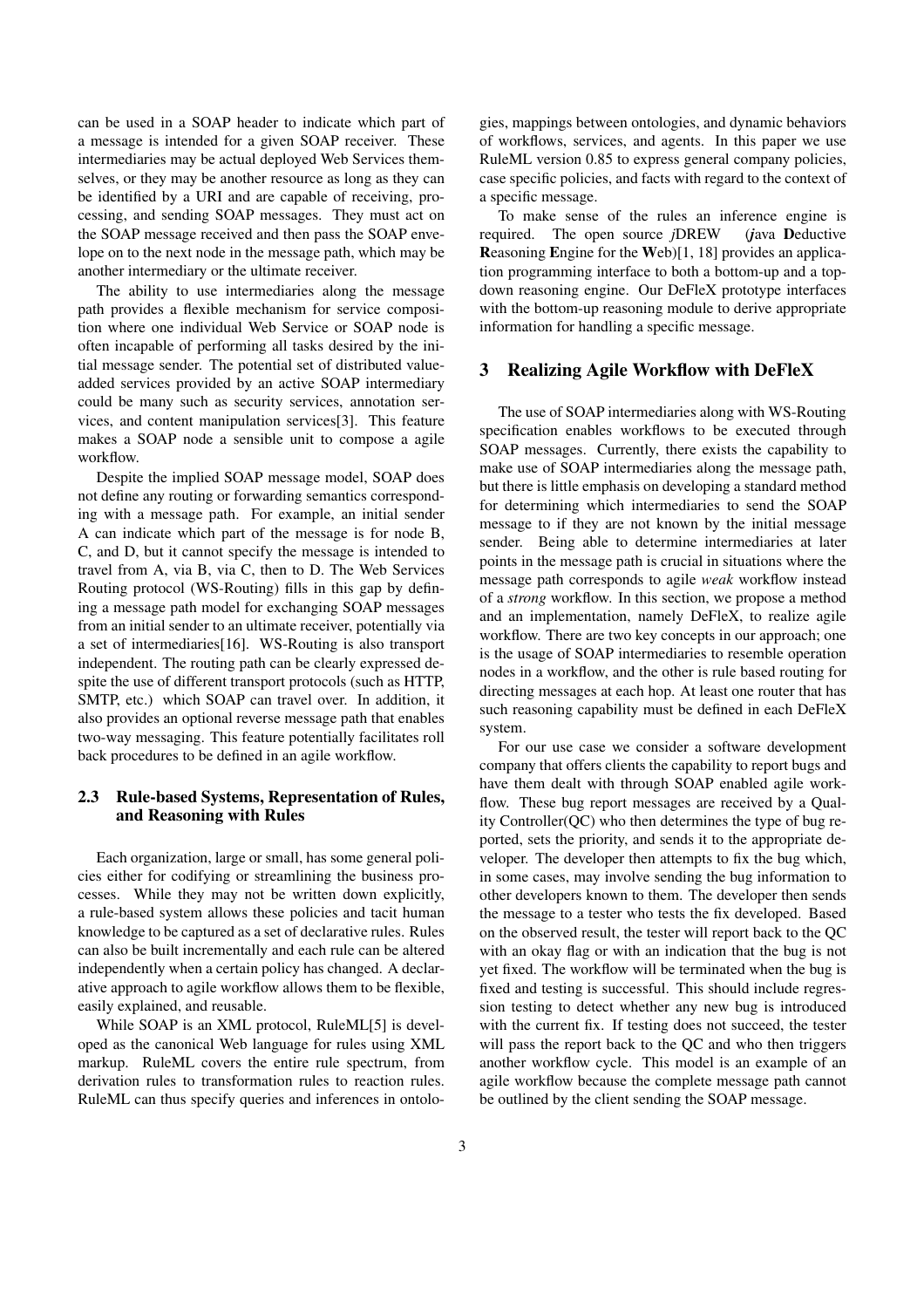Since workflows are mostly defined within an organization, we assume that there exists a commonly agreed upon ontology that all the participating parties are aware of; thus the terminology used in encoding the processing rules and facts can be understood by all parties without further translation. If this is not the case then semantic integration of the ontologies may be needed, and deferred for future work. To take advantage of previous efforts in process modeling, a company may specify a set of generic processing rules that defines the general guideline for workflow management. For instance, in the bug report and debugging workflow a high level processing rule can be "All bug fixes must go through a tester", which in turn can be encoded<sup>1</sup> as:

```
fixedBug(X):-
    verified(tester, BugFix(X)).
```
In order to reduce the size of each SOAP message, we use a URL that points to a file storing these global processing rules to be embedded in a SOAP message instead of the whole set of rules. As agile workflows should support dynamic refinement of the work at runtime, each SOAP intermediary should be able to add more specific processing rules and facts that are known only locally to the current node. Again these *ad hoc* rules can be stored in a file and be referred to as a file pointer within the SOAP message.

Figure 1 depicts an abstract message path. There is a critical inference service, the DeFleX router, introduced here. This inference service will perform the following tasks when a SOAP message is received:

- 1. Retrieve the generic policy file, if specified;
- 2. Retrieve the specific policy file(s), if specified;
- 3. Unpack the rules and facts embedded in the SOAP header;
- 4. Infer which agent or node the message should be routed to next;
- 5. Construct a new SOAP message indicating the next node in the message path according to the inferred results.
- 6. Route this newly constructed SOAP message back to the agent who sent the original message forward.

As Figure 1 shows, the DeFleX router provides inference services to process all the declarative information, thus freeing all the other intermediaries from knowing how to process rules.

It is also assumed that the initial sender either knows the next hop in the workflow or some rules and facts about the



**Figure 1. An Abstract Message Path with SOAP intermediaries**

message to be sent to the inference service. These rules and facts are encapsulated within a SOAP header. By processing them with an inference engine, the next node in the message path can be determined. At each node more information about the message and its path is revealed based on the context of the node itself and its ability to gather relevant information from the content of the SOAP message. The message path may then be created dynamically, as the SOAP envelope is passed along the path, thus facilitating an agile workflow.

Referring back to the use case, the client only need to be aware of the first step in the path, the QC or the DeFleX router. The software company can even mask this information from the end user by providing an client software, with which the client only needs to press a button to send the bug report to the destination that is pre-defined by the user's application.

The facts the client software would be able to include could be:

```
currentLocation(user).
messageID(message1).
about(message1,bug).
```
The first fact states that the current location of the message is with a specific user, the second fact gives the message an ID number as message1, and the last fact states that the message1 is about a bug.

Assuming there exists a file that contains a set of general policy rules in terms of dealing with a bug fix indicating:

```
goTo(Next) :-
     currentLocation(Current),
     nextNode(Current,Next).
nextNode(user, QC) :-
     messageID(X),
     about(X,bug).
```
The first rule says if the current location is Current and the next node of Current is Next, then go to Next. Please note that the terms starting with a capital letter such as Current and Next are variables. The second rule says

<sup>&</sup>lt;sup>1</sup>To save space, rules are represented in Prolog as oppose to RuleML in this paper, although we use RuleML in our prototype implementation.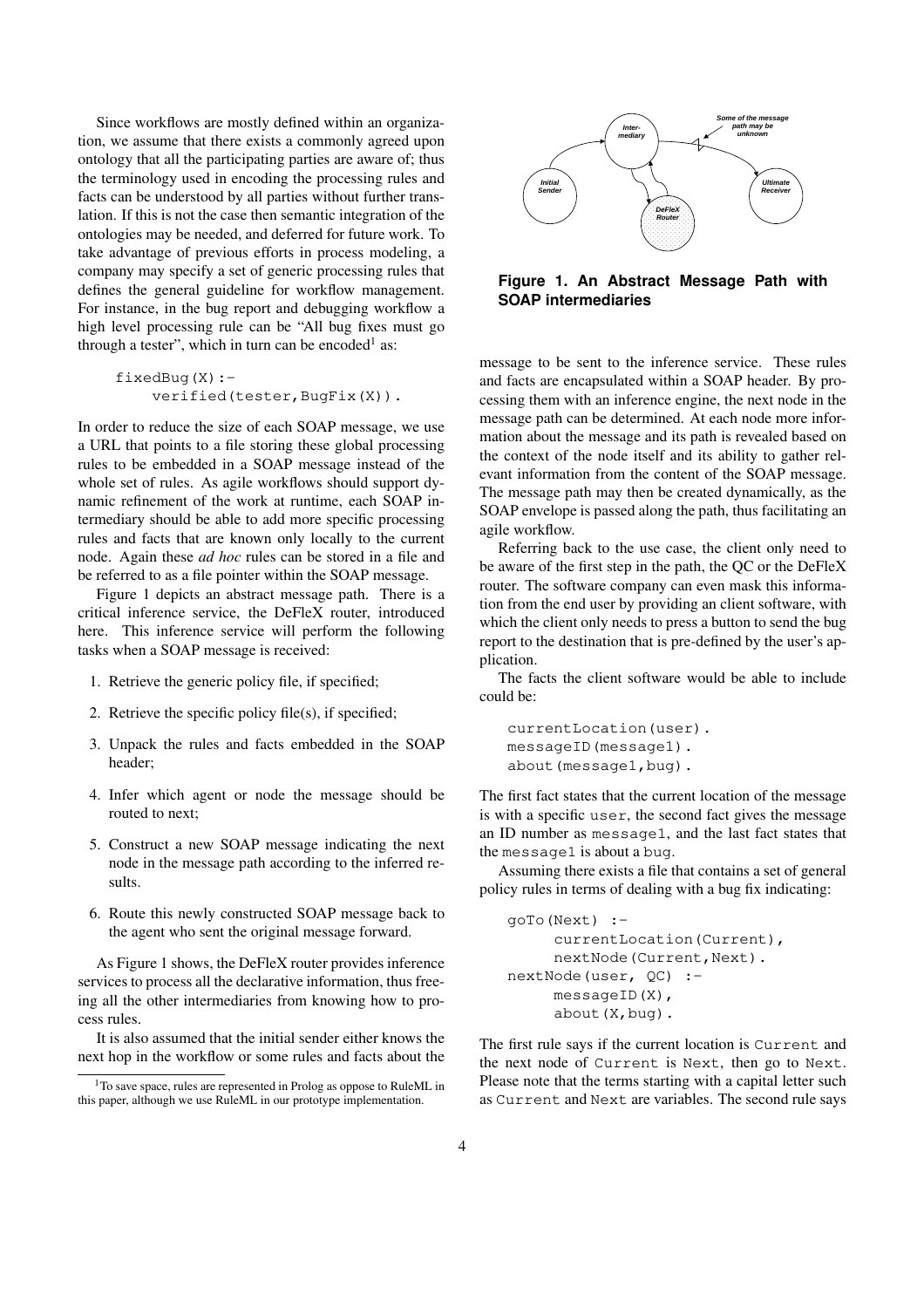the next node of the user is QC if a given message ID is about a bug.

The QC, with its capabilities and knowledge of some specific bug fix routine, can then add some rules to the set of processing rules stated by including:

```
nextNode(QC,developerComp) :-
     messageID(X),
     about(X,compilers).
nextNode(QC,developerUI) :-
     messageID(X),
     about (X, userInterface).
```
These rules specify how the bug report should be routed. If the bug is about compilers, then pass the message from QC to a specific compiler developer, developerComp; if the bug is about the user interface, then pass the message from QC to a specific GUI developer, developerUI.

The QC can also modify the facts to read:

```
currentLocation(QC).
messageID(message1).
about (message1, bug).
about(message1,compilers).
```
With this method the message path from the user to the tester can be dynamically created.

Because SOAP itself is an XML-based protocol, rules and facts can be naturally expressed in RuleML. In order to determine where to direct the SOAP message to next, the intermediary must be able to also process the RuleML contained in the header and use the inferred facts (e.g. the query result of goTo) to modify the message path. Although this may be feasible for some intermediaries, it is unlikely that all intermediaries are capable of doing this independently. For this purpose, the DeFleX (Declarative Flexible XML) router is designed to provide inference services. The following section outlines its implementation details.

#### **3.1 Current Prototype**

In the current prototype, the DeFleX router acts as a SOAP intermediary itself. The intermediary which is incapable of determining the next node forwards the SOAP message to the router after having added any known rules and facts to the RuleML header. The router then reads the RuleML header, processes the rules and facts, and obtains inferences through the reasoning engine jDREW. It does not modify the header in any way, but through the results from jDREW, determines the next node in the message path. We created a SOAP header following the WS-Routing specification to express the message path. The details of a *fwd* element in WS-Routing's path can be modified to allow the message path to be created dynamically by intermediaries.

Unfortunately, both WS-Routing and the SOAP intermediary have not been widely supported by many SOAP implementations albeit some commercial engines are available. We have chosen the highly configurable open source Axis as our SOAP engine, so that it could be customized to our needs.

The architecture of Axis is based on the concept of handlers and chains. A handler is described as "a reusable class which is responsible for processing a MessageContext in some custom way" and a chain is a group of related handlers which are invoked sequentially[6]. Axis has three levels of operation: transport, global, and service. Handlers, as well as chains, can be deployed at each level. The transport level takes care of all processes which relate to the transport the SOAP message was sent over. The global level handles all processes relating to general SOAP issues. The service level is responsible for processes relating to the SOAP message for a specific Web Service. Intermediary handlers must be deployed at the global level because they are not attached to an individual Web Service, therefore this is the location that the DeFleX handlers are deployed. At the global level, they can access all SOAP messages received by the server and not just those addressed to a specific service.

The DeFleX router implementation is broken into two handlers; one to deal with the header containing the message path rules, and one to deal with the WS-Routing header. When SOAP messages are received by the server they are checked for the related headers and processed if they are present. The handler which operates on the rule and fact header interacts with jDREW in order to obtain the necessary inferences. From these inferences, the handler makes the necessary modifications to the WS-Routing header. The message is then sent back to the node which forwarded the message to the DeFleX router and from there it can be forwarded to the next applicable node, as specified in the WS-Routing header. If neither of these headers are present in a SOAP message received by the Axis SOAP server, the DeFleX functionality is not triggered and the message is handled as befits a SOAP message without path rules and facts.

In the case of the software development company described earlier, the DeFleX router is necessary to direct the SOAP message from the QC to the correct developer if the QC was not able to process RuleML itself. After processing the rules and facts with jDREW, the DeFleX router can determine that the next node in the message path is developerComp because the message is a bug about compilers. The QC agent can then modify the path header to state:

```
<path>
```

```
<action>
 http://www.sftwrco.org/reportBug
</action>
```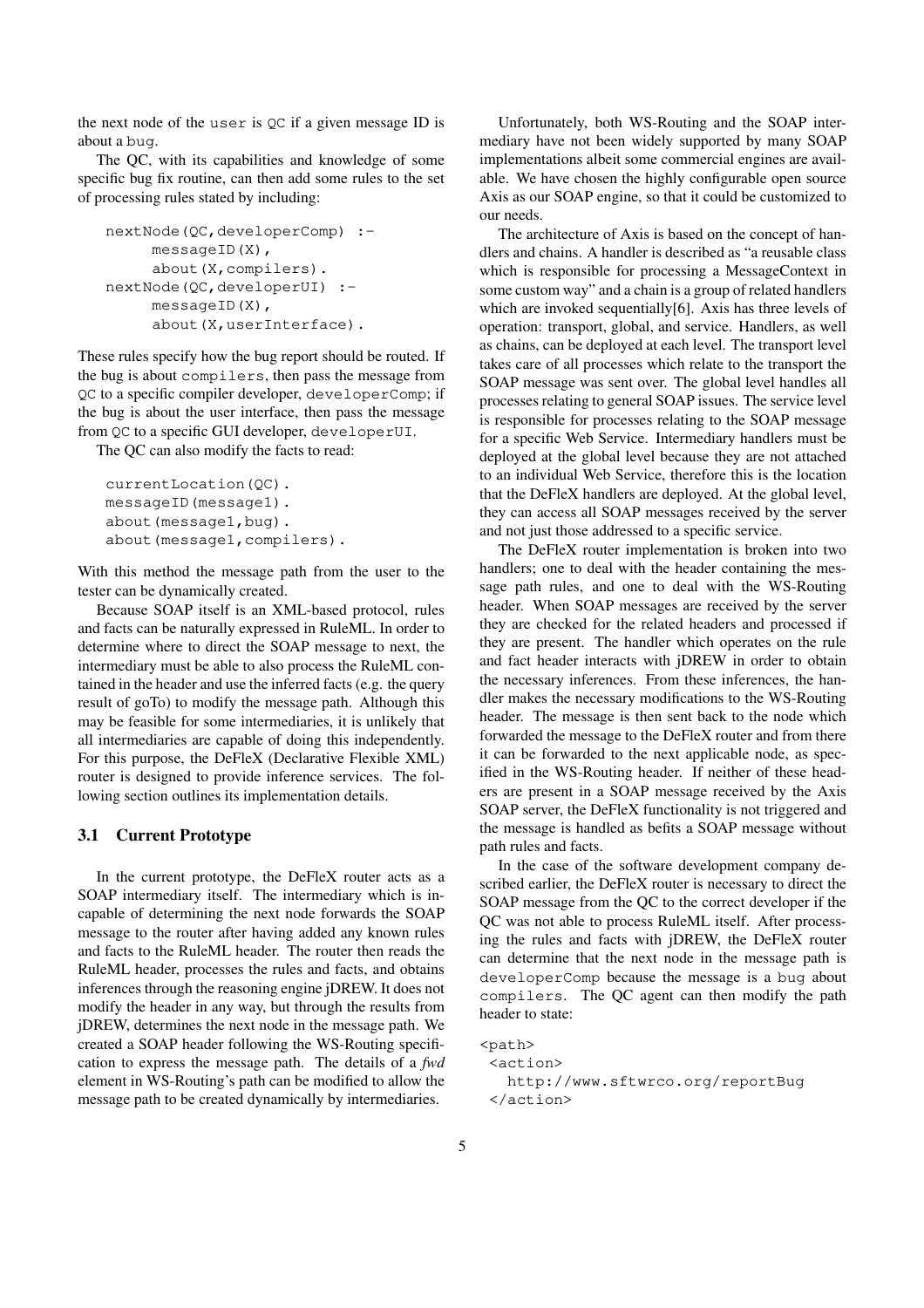```
<fwd>
  <via>
   soap://www.sftwrco.org/developerComp
  \langle/via>
 </fwd>
</path>
```
The message would continue to be passed along the path (being sent to the DeFleX router for further steps as necessary) until the bug is fixed and fully tested.

## **4 Discussion and Related Work**

While there is discussion about the need for the capability to express agile workflows (or dynamic message paths) using SOAP, what is often overlooked is where the information necessary to determine nodes in the workflow is located and how it is specified. It seems that most often the SOAP router is expected to have all required information within itself and not require input from external sources. Although this may be feasible in some instances, there are situations (such as the software development company example) where the information may need to be different for individual SOAP messages. For example, rules and facts about a message path may change for messages depending on the time they were sent at or other characteristics of its context. In such a case, it is more logical to provide the information needed for routing within the SOAP message itself because it is unique to that message.

The WS-Referral Draft[12] in the Global XML Architecture Specifications (of which WS-Routing is also a part) offers a solution for containing information about the message path within referral statements. These can either be sent separately from the SOAP message or with the message as an additional header. However, the information about the path which can be contained in such a statement is limited. A paraphrased sample WS-Referral statement, provided in the Web Services Referral Protocol Draft, states "For any SOAP actor name matching the set of SOAP actors listed in the for element, if the set of conditions listed in the if element is met and hence the statement is satisfied, then go via one of the SOAP routers listed in the go element." [12] The conditions which may be listed are currently limited to *ttl*(time-to-live) and *invalidates*. Although further conditions may be specified, there is no provision for further rules and facts to be provided apart from those listed independently in the *if* element. The referral statement basically consists of one rule and the recipient must be able to provide the necessary facts about the message and use this combined with the given rule to determine what action to take. In short, WS-Referral provides a solution to dynamic routing, but it does not go quite far enough. Only being able to specify one rule at a time and not having the capability to provide any facts constricts the flexibility of the routing and limits its scope of use.

Other XML content-based routing solutions[14, 19, 17] are often based on XPath [21]. XPath provides an effective means for users to express the node(s) of interest within XML documents. Hence, XPath based XML routing solutions often require a user to specify explicit XPath expressions to be matched against received XML documents. In other words, users have to know the structure or schema of the documents to be received. This introduces a new problem when the users don't know what XML documents to expect or when the set of available documents becomes too large to manage by the user. Moreover, since XPath knows nothing about the message path, the destination the match should be sent to cannot be specified with XPath. Additional resources are needed in order to route the filtered or aggregated documents to the next node. DeFleX, on the other hand, supports message routing natively through SOAP intermediaries and WS-Routing. Each header block can be targeted to different *actors*(nodes), and XPath expressions can be easily inserted in the header to indicate which block in the SOAP payload should be processed.

Nonetheless there are still issues regarding the De-FleX router architecture, message path expression, common predicate names, etc. that have not been fully dealt with. Although a DeFleX prototype has been constructed, we must consider alternative implementations before being sure of which architecture is the best suited to the task. Because the prototype treats the router as a SOAP handler, it is difficult to expose its functionality to the public as a Web Service. An alternative would be to expose the router as a web service, but this also has drawbacks. The node using the router would have to then extract information from the SOAP message it received and construct a new SOAP message to send to the router. This requires more knowledge on the part of the individual nodes in the message path. This relates to the issue of simplicity. As much as possible, the DeFleX router must be straightforward and intuitive to become a practical solution to the industry. It should not be difficult for a given node to add contextual rules and facts about the message and its path and then send the message to the router to determine the next node in the path. There must also be a common manner of stating the message path which can be understood by the participating sender, intermediaries, Web Services, and router. Currently we assume such problems are being dealt with by using a commonly agreed upon ontology.

The DeFleX prototype uses WS-Routing but this is not currently the common method of stating a message path. At present, SOAP is usually dependant on its transport protocol to handle message path data. In addition, neither WS-Routing nor RuleML has been ratified by standard bodies, although efforts for standardizing a rule language for the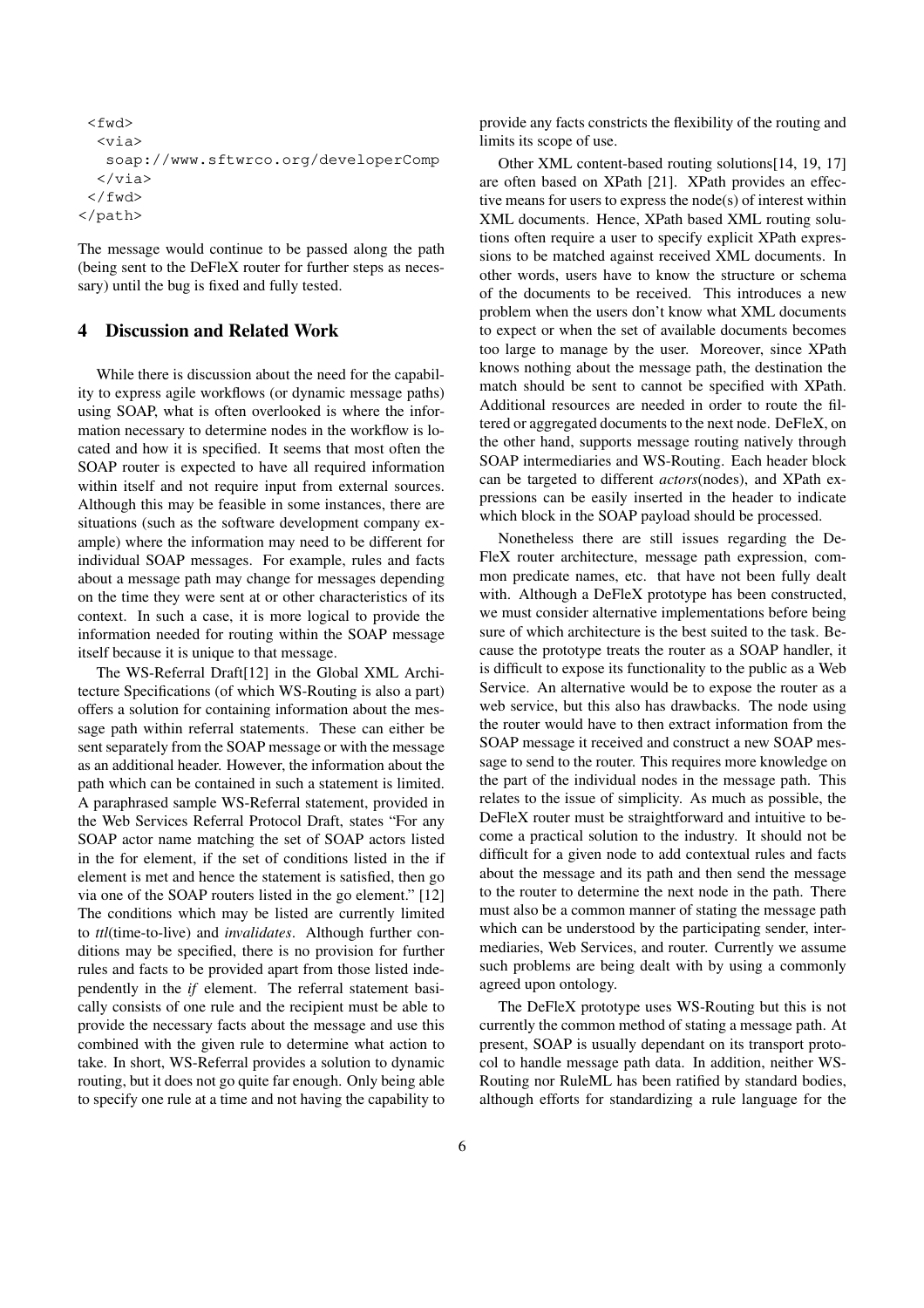semantic web are well underway [4].

There are also issues surrounding how to handle the possibility of the wrong intermediaries modifying the SOAP message (and potentially the message path) that need to be looked after. Fortunately, there are a set of security standards and proposals that are intended to provide better solutions for XML and Web Service security. In the DeFleX application, one basic step to improve the integrity of a message could be mandating each intermediary to sign the message.

### **5 Conclusion and Future Work**

The need to have a dynamic message path from the sender to an ultimate web service via intermediaries arises in information systems that must adapt to changes in workflows, as workflows are invented by participants dealing with *ad hoc* cases. This need is only now being addressed by new flexible agile workflow systems. The DeFleX router realizes one solution based on standard web services and open source technology. Information, expressed in RuleML rules and facts, describes the contents of a SOAP message, the location of the current agent, other relevant context information, the path taken by the message to get to this point, general knowledge about the participating agents and their capabilities, the organization's general policy on workflow, and any specialization of it that might have been necessary to suit this specific message. This information is given to an inference service, the DeFleX router, to dynamically determine the next node in the path, and it is also stored with the message to create a history from which a trace analysis can be done, and *ad hoc* workflows can be extracted as candidates for general workflow policies. Yet without common naming conventions, inference cannot be drawn. While our use case assumes a common ontology, some semantic integration of terminology culminating in a common ontology is required. This is not a focus of this paper, but reserved for future work which may of interested to the Semantic Web community.

### **References**

- [1] A Java Deductive Reasoning Engine for the Web. http://www.jdrew.org. Accessed 2004 Jan 12.
- [2] SOAP Version 1.2 Part 0: Primer. http://www.w3.org/TR/2003/ REC-soap12-part0-20030624/. Accessed 2004 Jan 12.
- [3] SOAP Version 1.2 Part 1: Messaging Framework. http://www.w3.org/TR/soap12-part1/ \#forwardinter. Accessed 2004 Feb 20.
- [4] SWRL: A Semantic Web Rule Language Combining OWL and RuleML. http://www.daml.org/ 2003/11/swrl/. Accessed 2004 March 6.
- [5] The Rule Markup Initiative RuleML. http://www. ruleml.org. Accessed 2004 Jan 12.
- [6] KnowNow Solution Overview. http://www. knownow.com, 2002. Accessed 2004 Feb 18.
- [7] Axis User's Guide. http://ws.apache.org/ axis/java/user-guide.html, 2003. Accessed 2004 Jan 12.
- [8] Andreas Abecker, Ansgar Bernardi, Knut Hinkelmann, Otto Kühn, and Michael Sintek. Toward a Technology for Organizational Memories. *IEEE Intelligent Systems*, 13(3):40–48, June 1998.
- [9] Andreas Abecker, Ansgar Bernardi, and Ludger van Elst. Agent Technology for Distributed Organizational Memories - The FRODO project. In *5th International Conference on Enterprise Information Systems – ICEIS 03*, volume 2, pages 3–10, Angers, France, April 23-26 2003.
- [10] Andreas Abecker, Knut Hinkelmann, Heiko Maus, and Heinz-Jürgen Müller, editors. *Geschaftsprozessorientiertes Wissensmanagement ¨* . xpert.press. Springer Verlag, June 2002.
- [11] S. Buckingham Shum. Negotiating the Construction and Reconstruction of Organisational Memories. *Journal of Universal Computer Science*, 3(8):899– 928, 1997. Auch als Report KMI-TR-56, Knowledge Media Institute, The Open University, Milton Keynes, UK. http://kmi.open.ac.uk/ publications/techreports.html.
- [12] E. Christensen, D. Levin, S. Lucco, and H. F. Nielsen. Web Services Referral Protocol (WS-Referral). http://msdn.microsoft.com/library/ en-us/dnglobspec/html/ws-referral. asp%, 2001. Accessed 2004 Jan 12.
- [13] Thomas H. Davenport, Sirkka L. Javenpaa, and Michael C. Beers. Improving Knowledge Work Processes. *Sloan Management Review*, 37(4):53–65, Summer 1996.
- [14] W3C Web Services Architecture Working Group. Web Services Glossary. http://www.w3.org/ TR/2003/WD-ws-gloss-20030808/. Accessed 2004 Jan 12.
- [15] H. Maus. Workflow Context as a Means for Intelligent Information Support. In *Akman,V. and Bouquet,*